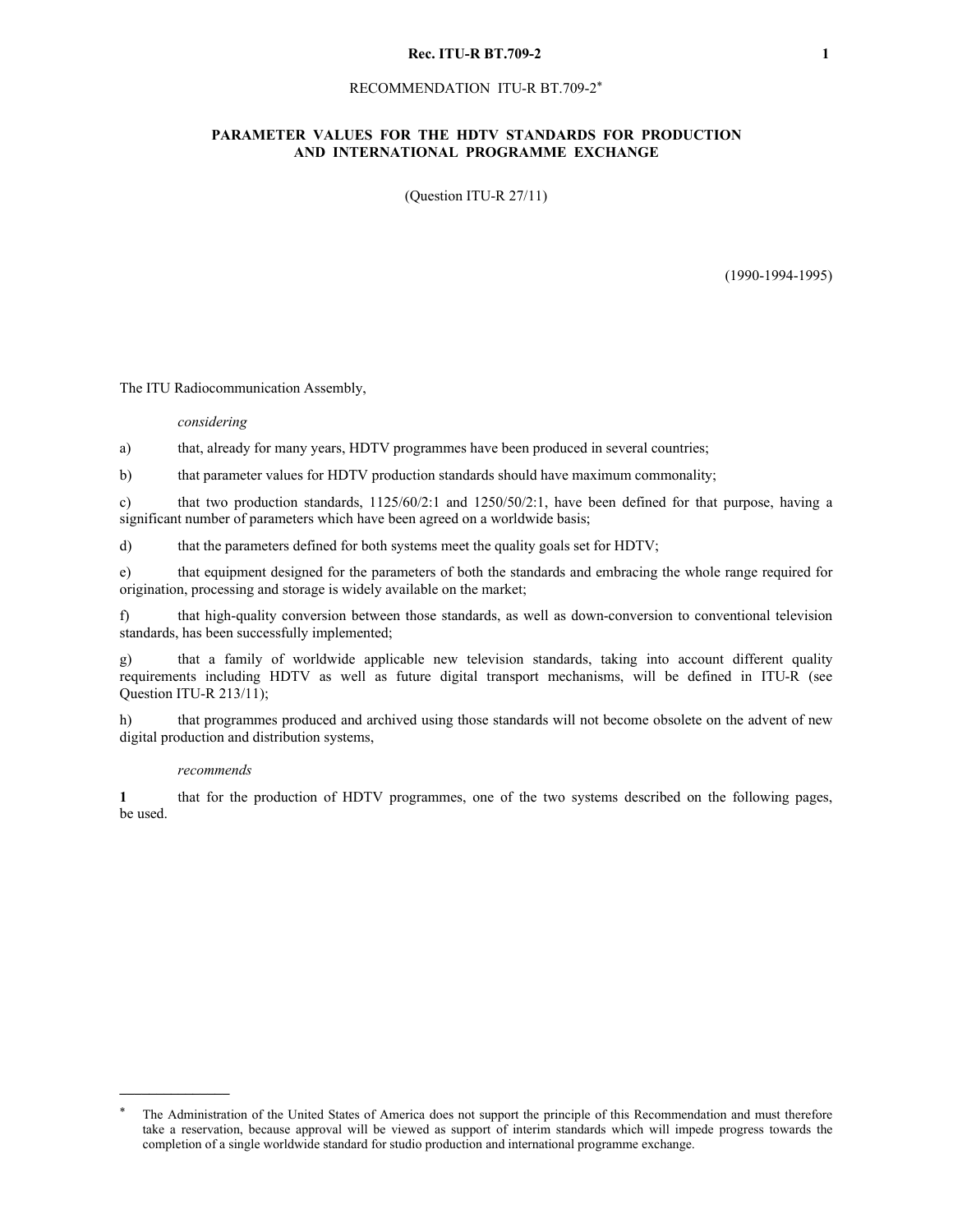## **Signal parameter values for the 1125/60/2:1 system and the 1250/50/2:1 system**

(The areas in bold characters in the tables below denote parameter values which have been agreed on a worldwide basis.)

# **1 Opto-electronic conversion**

|      | Characteristics                                                             |                                                                                                                                                                                            |                         |  |
|------|-----------------------------------------------------------------------------|--------------------------------------------------------------------------------------------------------------------------------------------------------------------------------------------|-------------------------|--|
| Item | Parameter                                                                   | Value                                                                                                                                                                                      |                         |  |
|      |                                                                             | 1125/60/2:1                                                                                                                                                                                | 1250/50/2:1             |  |
| 1.1  | Opto-electronic transfer characteristics before non-linear<br>precorrection | <b>Assumed linear</b>                                                                                                                                                                      |                         |  |
| 1.2  | Overall opto-electronic transfer characteristics at source                  | $V = 1.099 L^{0.45} - 0.99$ for $1 \ge L \ge 0.018$<br>$V = 4.500 L$<br>for $0.018 > L \ge 0$<br>where:<br>L: luminance of the image $0 \le L \le 1$<br>V: corresponding electrical signal |                         |  |
| 1.3  | <b>Chromaticity coordinates (CIE, 1931)</b>                                 | Coordinates                                                                                                                                                                                |                         |  |
|      | Primary                                                                     | $\boldsymbol{x}$                                                                                                                                                                           | $\mathcal{Y}$           |  |
|      | Red<br>$-$<br>Green<br>Blue<br>$\overline{\phantom{0}}$                     | 0.640<br>0.300<br>0.150                                                                                                                                                                    | 0.330<br>0.600<br>0.060 |  |
| 1.4  | Assumed chromaticity for equal primary signals                              | $D_{65}$                                                                                                                                                                                   |                         |  |
|      | $E_R = E_G = E_R$                                                           | $\boldsymbol{x}$                                                                                                                                                                           | v                       |  |
|      | (Reference white)                                                           | 0.3127                                                                                                                                                                                     | 0.3290                  |  |

# **2 Picture characteristics**

|      | Characteristics                       |             |             |  |
|------|---------------------------------------|-------------|-------------|--|
| Item | Parameter                             | Value       |             |  |
|      |                                       | 1125/60/2:1 | 1250/50/2:1 |  |
| 2.1  | 16:9<br>Aspect ratio                  |             |             |  |
| 2.2  | 1920<br>Sample per active line        |             |             |  |
| 2.3  | <b>Sampling lattice</b><br>Orthogonal |             |             |  |
| 2.4  | Active lines per picture              | 1035        | 1152        |  |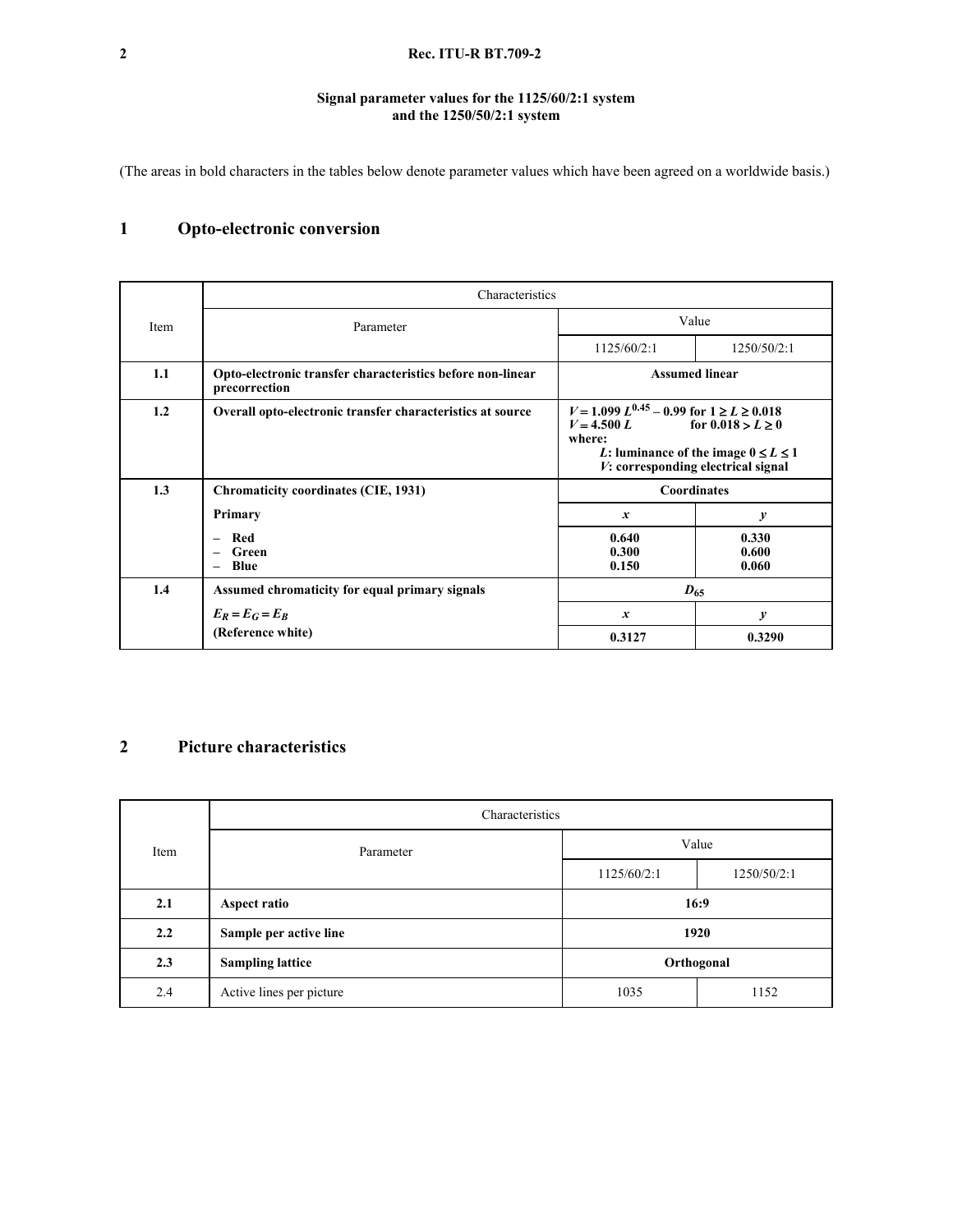|      | Characteristics          |                                                                                  |                        |
|------|--------------------------|----------------------------------------------------------------------------------|------------------------|
| Item | Parameter                | Value                                                                            |                        |
|      |                          | 1125/60/2:1                                                                      | 1250/50/2:1            |
| 3.1  | Order of sample scanning | Left to right, top to bottom<br>1st line of field 1 above<br>1st line of field 2 |                        |
| 3.2  | Interlace ratio          | 2:1                                                                              |                        |
| 3.3  | Picture rate (Hz)        | 30                                                                               | 25                     |
| 3.4  | Total number of lines    | 1125                                                                             | 1250                   |
| 3.5  | Field frequency (Hz)     | 60                                                                               | 50                     |
| 3.6  | Line frequency (Hz)      | $33750 \pm 0.001\%$                                                              | $31\,250 \pm 0.0001\%$ |

# **3 Picture scanning characteristics**

# **4 Signal format**

The terms R, G, B, Y, C<sub>B</sub>, C<sub>R</sub>, are often used and are generally understood to refer to the signals  $E'_R$ ,  $E'_G$ ,  $E'_B$ ,  $E'_Y$ ,  $E'_{C_B}$ ,  $E'_{C_R}$ , respectively (i.e. they correspond to gamma pre-corrected signals).

|      | Characteristics                                                          |                                                                                  |                                                                            |  |
|------|--------------------------------------------------------------------------|----------------------------------------------------------------------------------|----------------------------------------------------------------------------|--|
| Item | Parameter                                                                | Value                                                                            |                                                                            |  |
|      |                                                                          | 1125/60/2:1                                                                      | 1250/50/2:1                                                                |  |
| 4.1  | Conceptual non-linear precorrection of<br>primary signals                | $y = 0.45$<br>(see $\S$ 1.2)                                                     |                                                                            |  |
| 4.2  | Derivation of luminance signal $E_Y^{(1)}$                               | $E'_Y = 0.2126 E'_R +$<br>$0.7152 EG +$<br>$0.0722 E_R'$                         | $E'_Y = 0.299 E'_R +$<br>$0.587 EG +$<br>0.114 E <sub>B</sub>              |  |
| 4.3  | Derivation of colour-difference signal<br>(analogue coding) $(1)$        | $E'_{C_B}$ = 0.5389 ( $E'_B - E'_Y$ )<br>$E'_{C_p}$ = 0.6350 ( $E'_R$ – $E'_Y$ ) | $E'_{C_B}$ = 0.564 ( $E'_B$ – $E'_Y$ )<br>$E'_{C_p} = 0.713 (E'_R - E'_Y)$ |  |
| 4.4  | Derivation of colour-difference signal<br>(digital coding) $C_R$ , $C_R$ | Digitally scaled from the values of item 4.3                                     |                                                                            |  |

(1) The coefficients for the equations have been calculated following the rules laid down in SMPTE RP177-1993.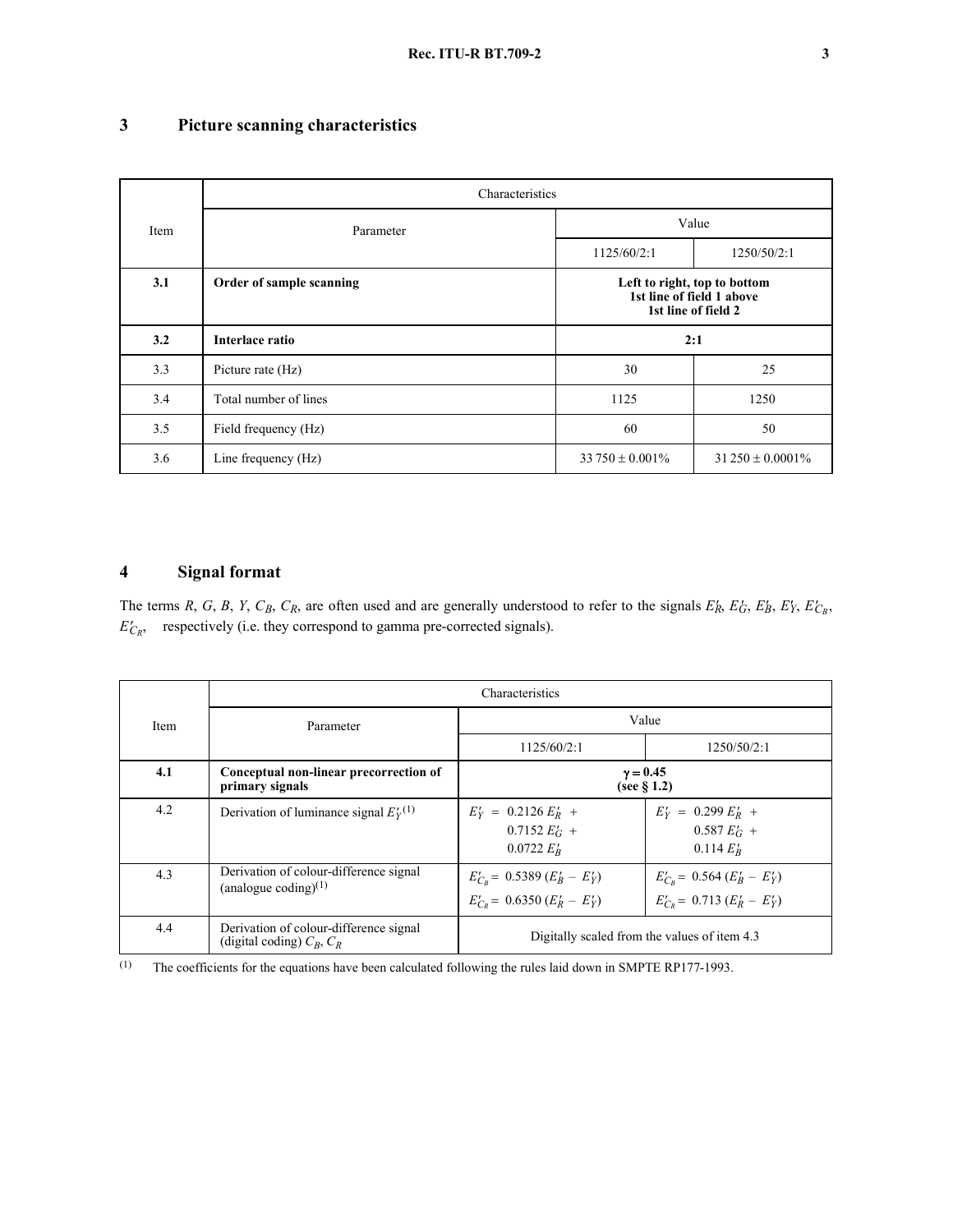# **5 Analogue representation**

Levels are specified in millivolts (mV) measured across a matched 75  $\Omega$  termination.

|      | Characteristics                                |                                                    |                                                                                                      |  |  |
|------|------------------------------------------------|----------------------------------------------------|------------------------------------------------------------------------------------------------------|--|--|
| Item | Parameter                                      |                                                    | Value                                                                                                |  |  |
|      |                                                | 1125/60/2:1                                        | 1250/50/2:1                                                                                          |  |  |
| 5.1  | Nominal level (mV)<br>$E'_R, E'_G, E'_B, E'_Y$ |                                                    | Reference black: 0<br><b>Reference white: 700</b><br>(see Fig. 1)                                    |  |  |
| 5.2  | Nominal level (mV)<br>$E'_{C_R}, E'_{C_R}$     |                                                    | ±350<br>(see Fig. $1$ )                                                                              |  |  |
| 5.3  | Form of synchronizing signal                   | Tri-level bipolar<br>(see Fig. 2)                  |                                                                                                      |  |  |
| 5.4  | Line sync timing reference                     | $O_{H}$<br>(see Fig. 2)                            |                                                                                                      |  |  |
| 5.5  | Sync level $(mV)$                              |                                                    | $\pm 300 \pm 2\%$                                                                                    |  |  |
| 5.6  | Sync signal timing                             | (See Table 1 and Fig. 3)<br>Sync on all components | (See Fig. 4)<br>rise time<br>$50 \pm 10$ ns (between 10-90%)<br>see also <sup><math>(1)</math></sup> |  |  |
| 5.7  | Inter-component timing accuracy                | Not applicable                                     | $\pm 2$ ns                                                                                           |  |  |
| 5.8  | Blanking interval                              | (See Table 1 and Fig. 5)                           | (See Tables 2 and 3)                                                                                 |  |  |
| 5.9  | Nominal signal bandwidth (MHz)                 | 30 (for all components)                            |                                                                                                      |  |  |

(1) When using  $R$ ,  $G$ ,  $B$  signals, the use of syncs on at least the green channel is advised; transmission of separate syncs is als acceptable. When using  $Y$ ,  $C_B$ ,  $C_R$  signals the  $Y$  signal at least carries sync.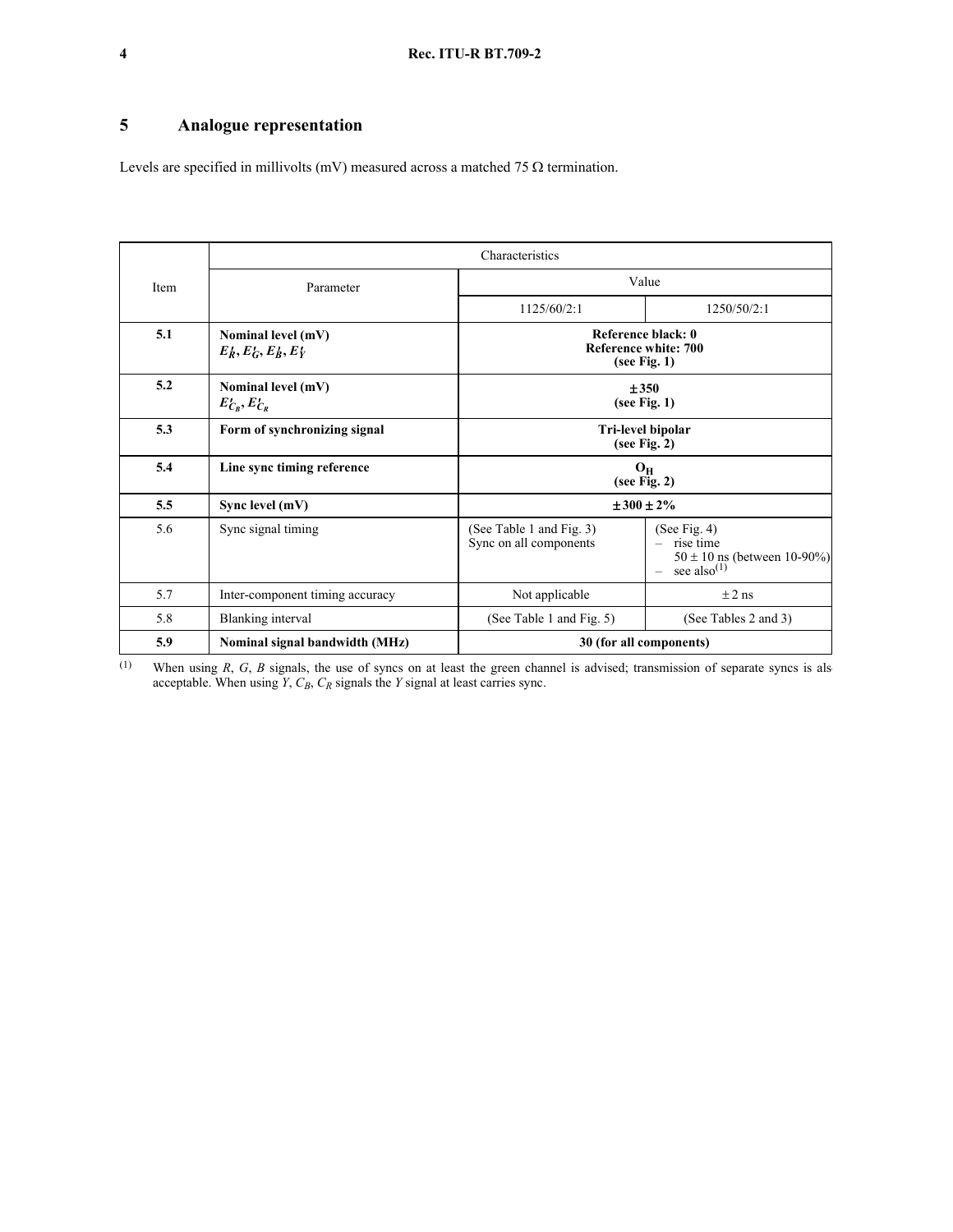







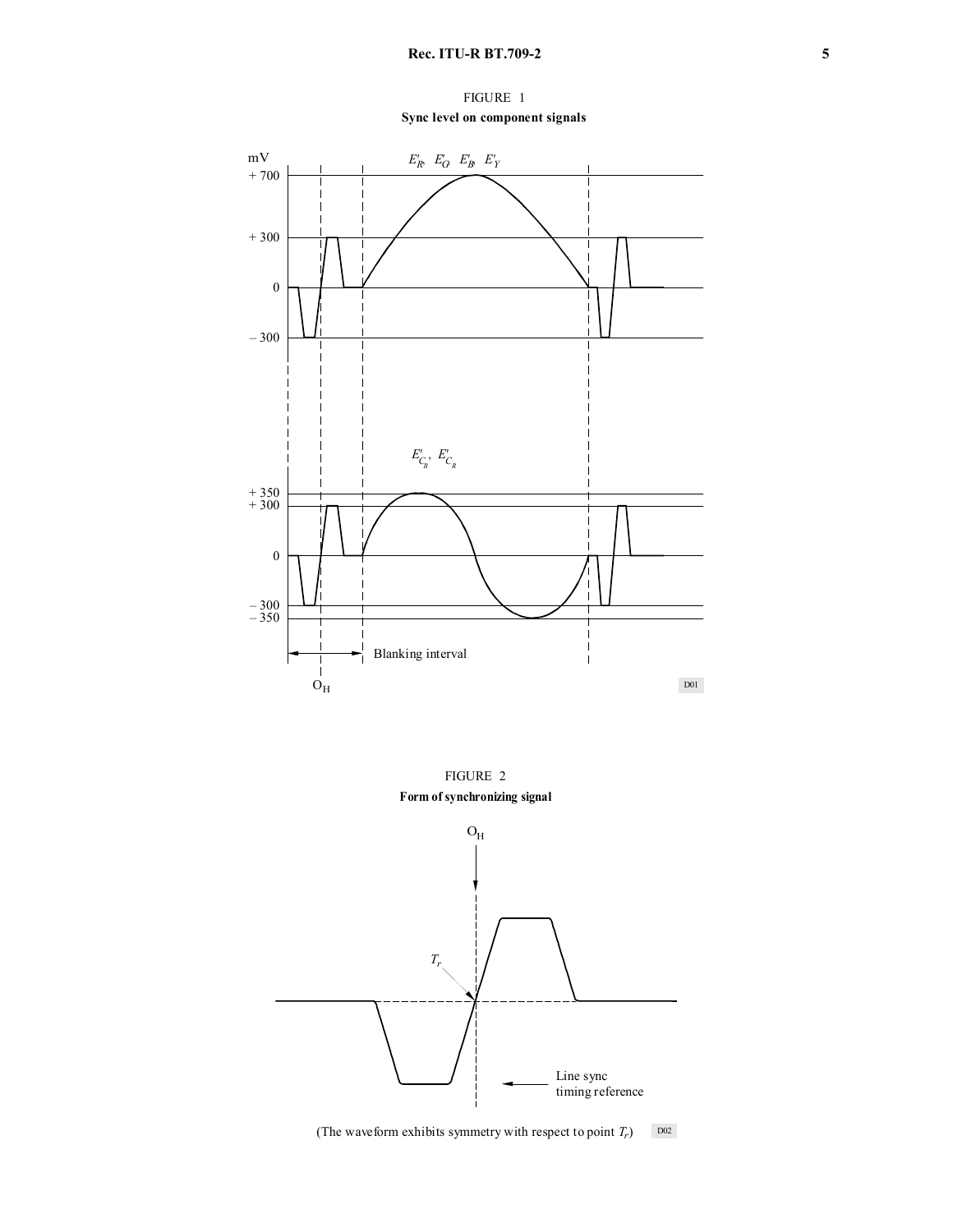**Rec. ITU-R BT.709-2**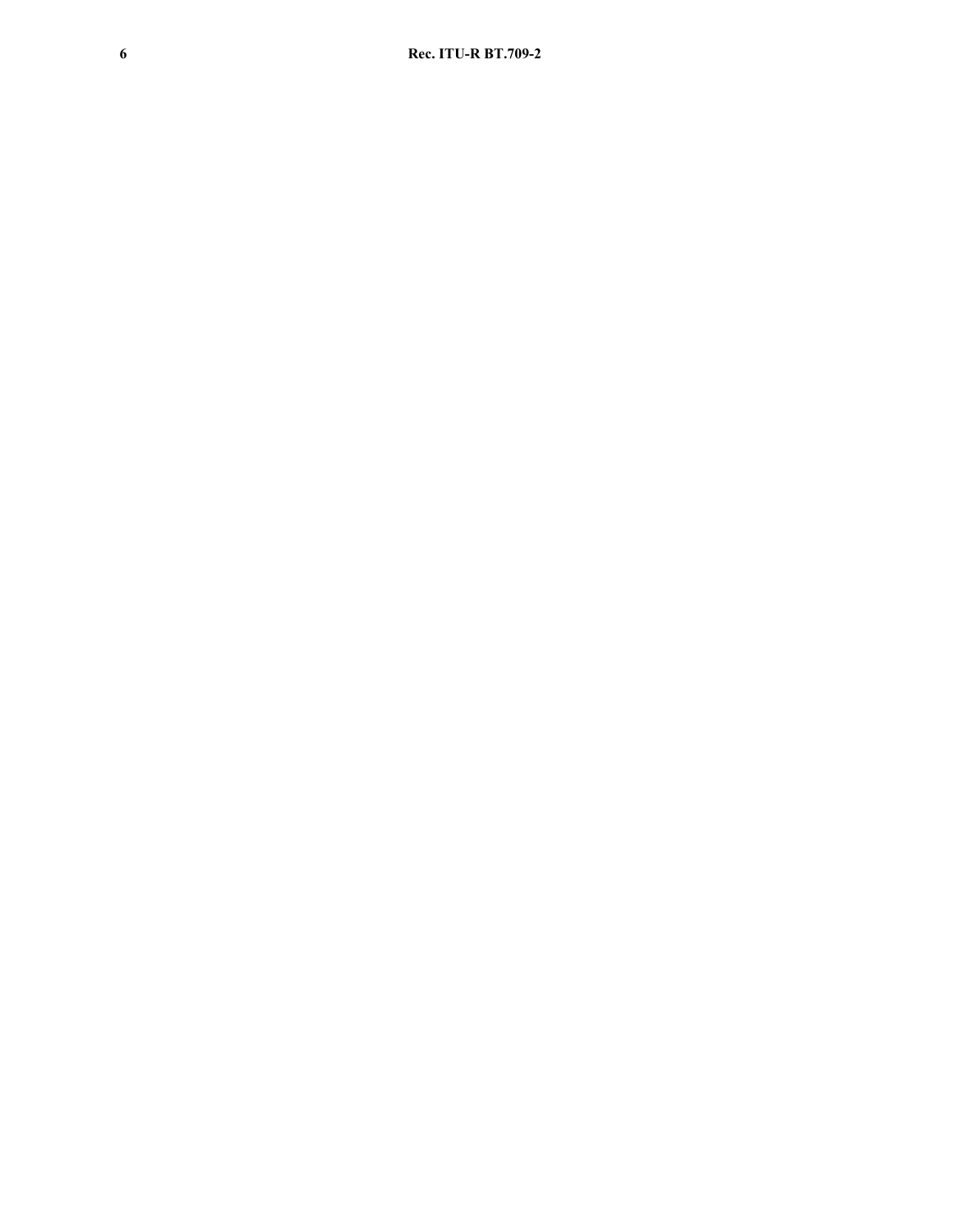

**Line synchronizing signal waveform for the 1125/60/2:1 system**



Line sync timing references

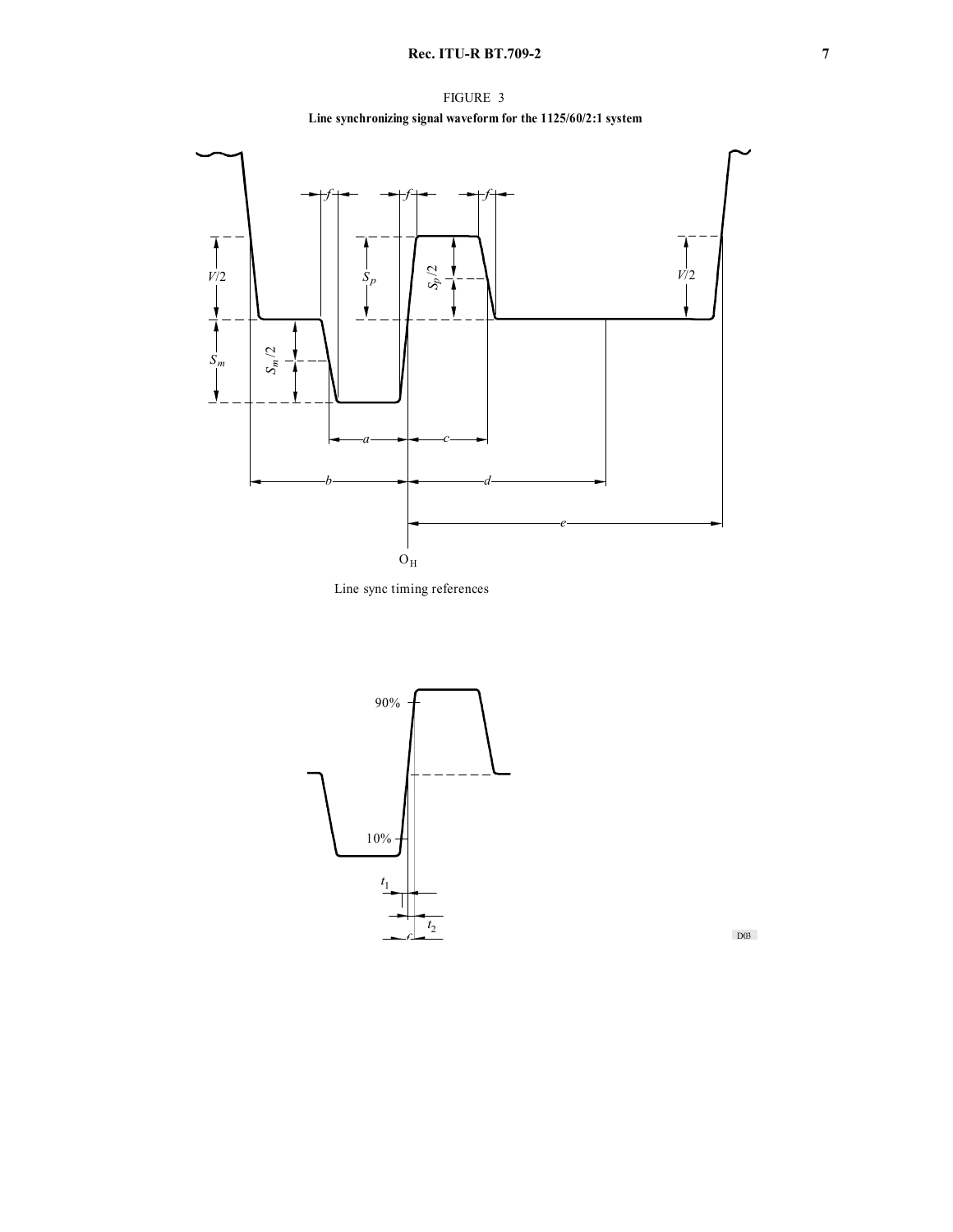## TABLE 1

#### **Level and timing specification of synchronizing signal of the 1125/60/2:1 system (see Figs. 3 and 5)**

| Symbol           | Parameter                   | Nominal value    | Reference clock<br>intervals | Tolerance                                           |
|------------------|-----------------------------|------------------|------------------------------|-----------------------------------------------------|
| $\boldsymbol{a}$ | Negative line sync width    | $0.593 \,\mu s$  | 44                           | $\pm 0.040$ µs                                      |
| b                | End of active video         | $1.185 \,\mu s$  | 88                           | $+0.080 \text{ }\mu\text{s}/-0 \text{ }\mu\text{s}$ |
| $\mathcal C$     | Positive line sync width    | $0.593 \,\mu s$  | 44                           | $\pm 0.040$ us                                      |
| $\overline{d}$   | Clamp period                | $1.778 \,\mu s$  | 132                          | $\pm 0.040$ us                                      |
| $\boldsymbol{e}$ | Start of active video       | $2.586 \,\mu s$  | 192                          | $+0.080 \text{ }\mu\text{s}/-0 \text{ }\mu\text{s}$ |
| $\boldsymbol{f}$ | Rise/fall time              | $0.054 \,\mu s$  | 4                            | $\pm 0.020$ µs                                      |
| $t_2 - t_1$      | Symmetry of rising edge     |                  |                              | $\pm 0.002$ µs                                      |
| $S_m$            | Amplitude of negative pulse | $300 \text{ mV}$ |                              | $\pm 6$ mV                                          |
| $S_p$            | Amplitude of positive pulse | $300 \text{ mV}$ |                              | $\pm 6$ mV                                          |
| V                | Amplitude of video signal   | $700 \text{ mV}$ |                              |                                                     |
|                  | Field-blanking interval     | $45$ H/field     | 99 000                       |                                                     |

FIGURE 4 **Line synchronizing signal waveform for the 1250/50/2:1 system**

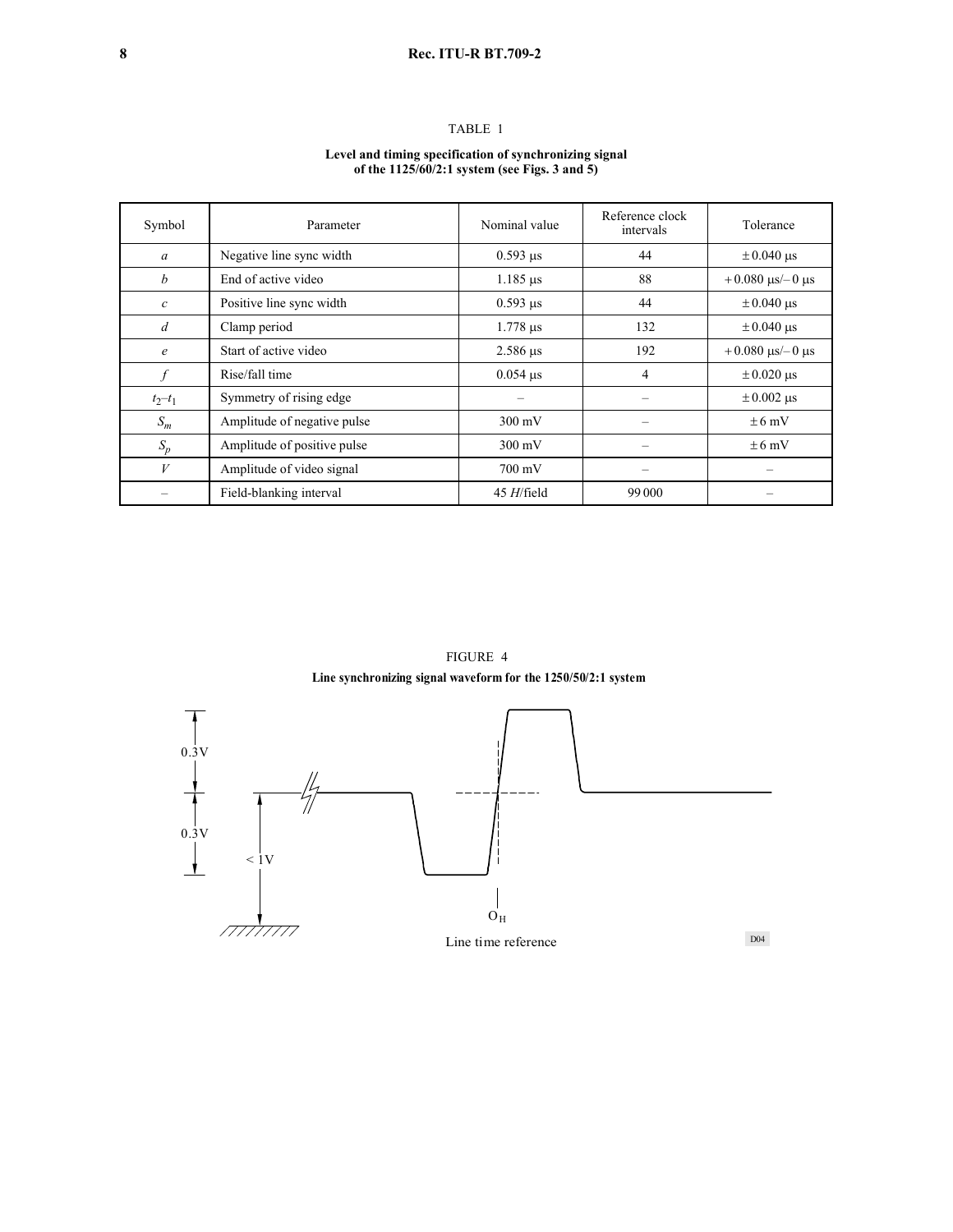

D05

*b***d** 

1/2 *H*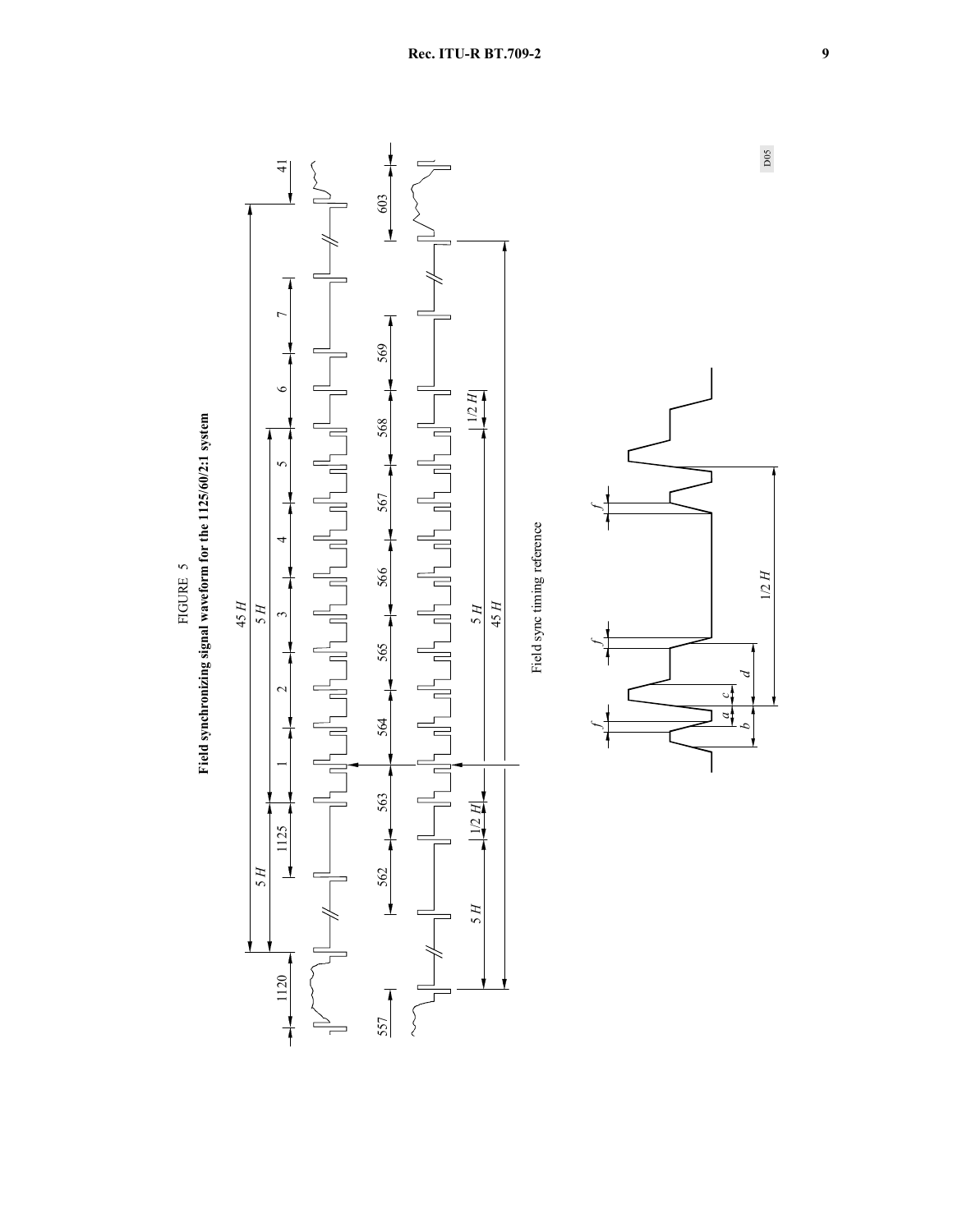### TABLE 2

#### **Line timing details for the 1250/50/2:1 system (see Figs. 4, 6 and 7)**

| Item           | Parameter                                       | Time<br>$(\mu s)$ | $2.25$ MHz<br>samples | 72 MHz<br>samples |
|----------------|-------------------------------------------------|-------------------|-----------------------|-------------------|
|                | Total line length                               | 32                | 72                    | 2304              |
| $\overline{2}$ | Active line length $(1)$<br>digital<br>analogue | 26.67<br>26.00    | 60<br>(58.5)          | 1920<br>1872      |
| 3              | Line blanking $(2)$<br>digital<br>analogue      | 5.33<br>6.00      | 12<br>(13.5)          | 384<br>432        |
| 4              | Front porch $^{(2)}$                            | 0.89              | 2                     | 64                |
| 5              | Back porch <sup>(2)</sup>                       | 2.67              | 6                     | 192               |
| 6              | Tri-level sync half width (T-sync)              | 0.89              | $\overline{2}$        | 64                |
| $\overline{7}$ | Field pulse                                     | 8.00              | 18                    | 576               |

(1) Relative disposition of analogue and digital active lines assumed to be as per scaled version of Recommendation ITU-R BT.601 (Part A) (i.e. symmetrical). Analogue active line measured from the half-height of signal after line blanking. Rise and fall time assumed to be 15 ns but subject to ratification. Analogue blanking should preferably be applied at the studio or playout output.

(2) Front porch is defined at the interval between the end of active video and the half-height of the leading negative edge of th tri-level sync pulse. Similarly back porch is the interval between the half-height of the trailing negative edge of the tri-level sync and the start of active video (see Fig. 6).

#### TABLE 3

#### **Field timing details for the 1250/50/2:1 system (see Figs. 7 and 8)**

| Item           | Parameter                       | Value/Description                               |
|----------------|---------------------------------|-------------------------------------------------|
| 1              | Total number of lines per frame | 1250                                            |
| $\overline{2}$ | Total number of lines per field | 625                                             |
| 3              | Active lines per frame          | 1152                                            |
| 4              | Active lines per field          | 576                                             |
| 5              | Frame reference $O_V$           | $O_H$ on line 1                                 |
| 6              | Frame indication                | Line $1250$                                     |
| $\tau$         | Field indication                | Line 625                                        |
| 8              | Active lines field 1            | Lines $45 \dots 620$ inclusive                  |
| 9              | Active lines field 2            | Lines $670$ 1245 inclusive                      |
| 10             | Field blanking                  | Lines 1246  44<br>and $621 \dots 669$ inclusive |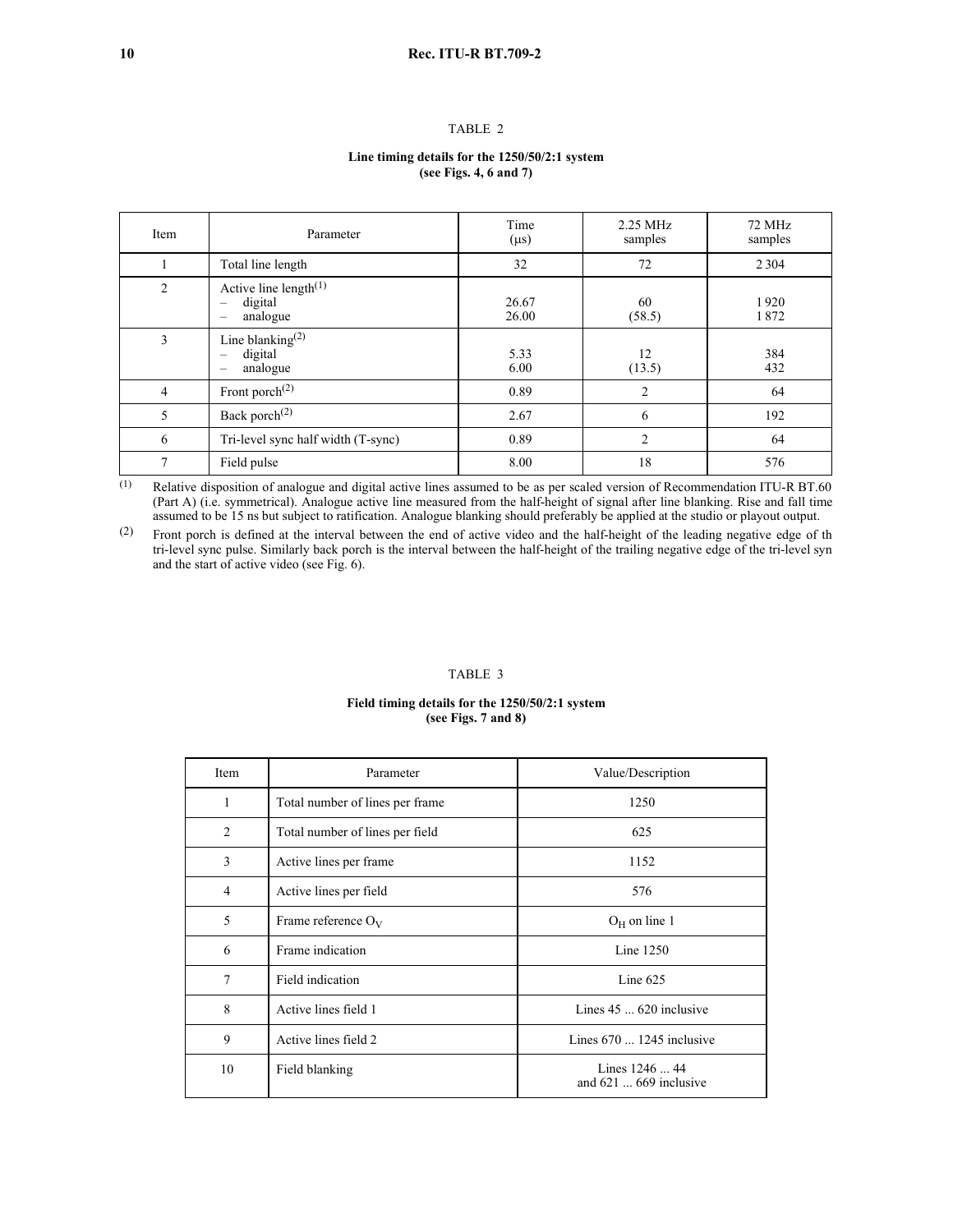### **Rec. ITU-R BT.709-2 11**

### FIGURE 6

#### **Line sync timing references for the 1250/50/2:1 system after** *D/A* **conversion and before final analogue blanking**



FIGURE 7 **Frame and field identification for the 1250/50/2:1 system**

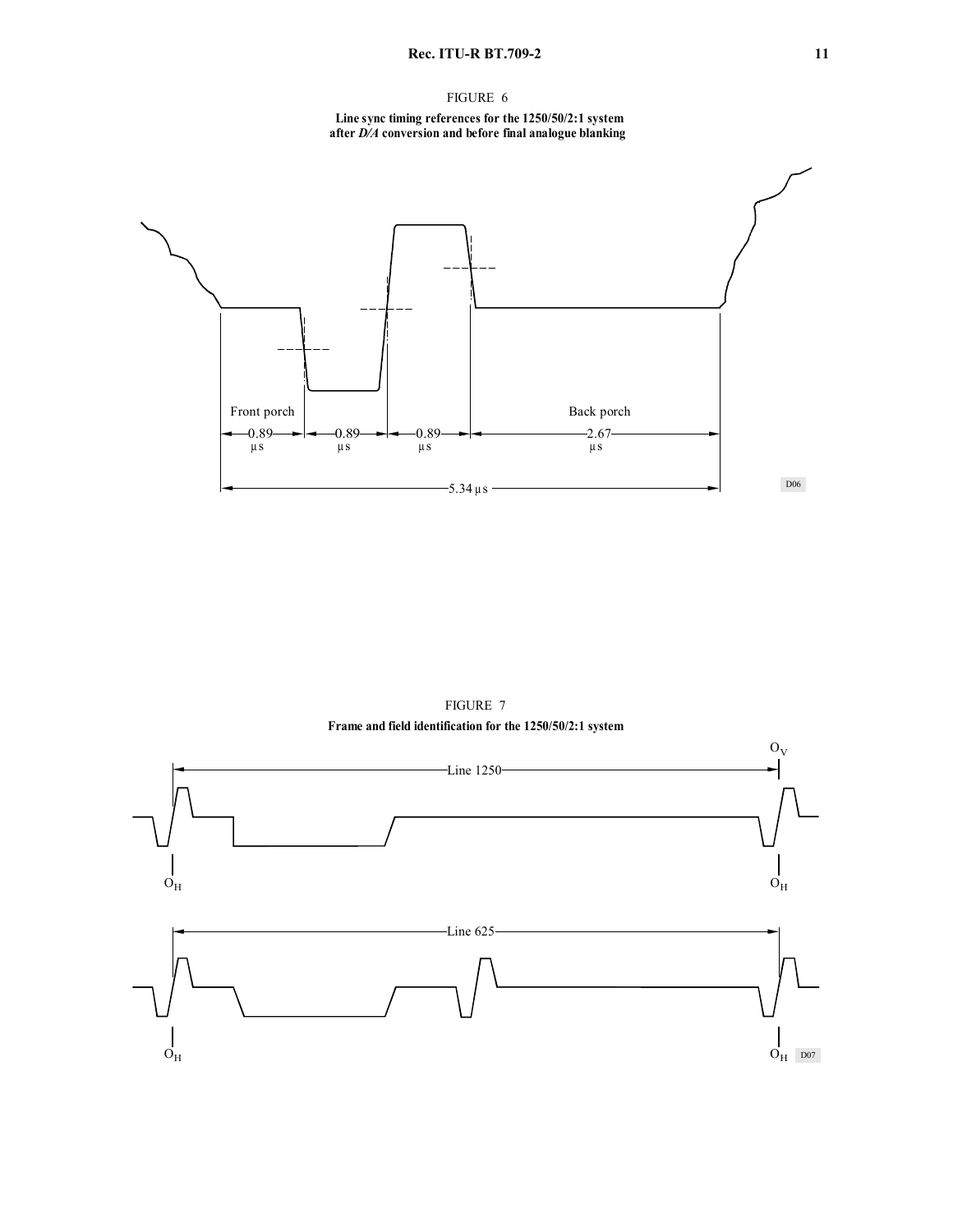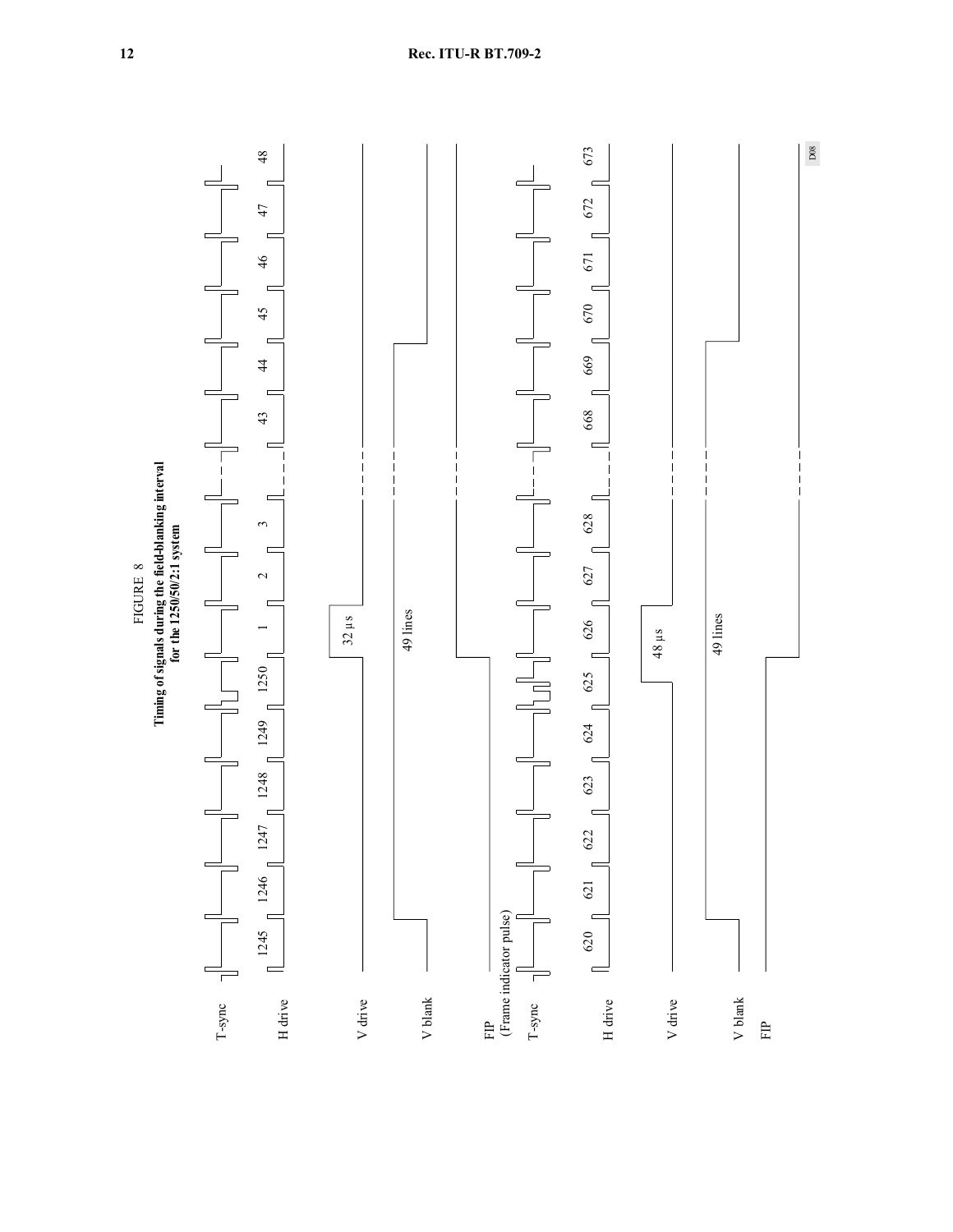# **6 Digital representation**

|      | Characteristics                                                                                                                                                                              |                                                                                                                   |                                           |
|------|----------------------------------------------------------------------------------------------------------------------------------------------------------------------------------------------|-------------------------------------------------------------------------------------------------------------------|-------------------------------------------|
| Item | Parameter                                                                                                                                                                                    | Value                                                                                                             |                                           |
|      |                                                                                                                                                                                              | 1125/60/2:1                                                                                                       | 1250/50/2:1                               |
| 6.1  | Coded signal                                                                                                                                                                                 |                                                                                                                   | R, G, B, or Y, $C_B$ , $C_R$              |
| 6.2  | <b>Sampling lattice</b><br>R, G, B, Y<br>$\equiv$                                                                                                                                            | Orthogonal, line and picture repetitive                                                                           |                                           |
| 6.3  | Sampling lattice signal<br>$C_R, C_R$                                                                                                                                                        | Orthogonal, line and picture repetitive co-sited with each<br>other and with alternate <sup>(1)</sup> $Y$ samples |                                           |
|      |                                                                                                                                                                                              |                                                                                                                   | (Multiples of 2.25 MHz)                   |
| 6.4  | <b>Sampling frequency (MHz)</b><br>R, G, B, Y<br>L.                                                                                                                                          | $74.25 \pm 0.001\%$<br>$(33 \times 2.25)$                                                                         | $72 \pm 0.0001\%$<br>$(32 \times 2.25)$   |
|      |                                                                                                                                                                                              |                                                                                                                   | (Half of luminance sampling frequency)    |
| 6.5  | <b>Sampling frequency (MHz)</b><br>$C_B, C_R$<br>$\equiv$                                                                                                                                    | $37.125 \pm 0.001\%$<br>$(33/2 \times 2.25)$                                                                      | $36 \pm 0.0001\%$<br>$(32/2 \times 2.25)$ |
| 6.6  | Number of samples per full line<br>R, G, B, Y<br>$C_R, C_R$<br>$\equiv$                                                                                                                      | 2200<br>1100                                                                                                      | 2304<br>1152                              |
| 6.7  | Active number of samples per line<br>R, G, B, Y<br>$\equiv$<br>$C_B, C_R$<br>$\qquad \qquad -$                                                                                               | 1920<br>960                                                                                                       |                                           |
| 6.8  | <b>Coding format</b>                                                                                                                                                                         |                                                                                                                   | Linear, 8 or 10 bit/component             |
| 6.9  | Timing relationship between the analogue<br>synchronizing reference $O_H$ and video<br>data (in clock periods)                                                                               | 192                                                                                                               | 256                                       |
| 6.10 | Quantization levels <sup>(2)</sup><br>Black level $R, G, B, Y$<br>$\overline{\phantom{0}}$<br>Achromatic $C_R$ , $C_R$<br>$\equiv$<br>Nominal peak $-R$ , G, B, Y<br>$\equiv$<br>$-C_B, C_R$ | 8 bit coding<br>16<br>128<br>235<br>16 and 240                                                                    |                                           |
| 6.11 | Quantization level assignment <sup>(3)</sup><br>Video data<br>$\equiv$<br>Timing references $(2)$<br>$\equiv$                                                                                | 8 bit coding<br>1 through 254<br>0 and 255                                                                        |                                           |
| 6.12 | Filter characteristics <sup>(4)</sup><br>$- R, G, B, Y$<br>$C_B, C_R$<br>$\equiv$                                                                                                            | See Fig. 9A<br>See Fig. 9B                                                                                        | See Fig. 10A<br>See Fig. 10B              |

(1) The first active colour-difference samples being co-sited with the first active luminance sample.

(2) For  $1125/60/2:1$  – In the case of 10 bit representation the two LSBs are ignored.

 $^{(3)}$  For 1125/60/2:1 – For 10 bit coding two LSBs are added to the 8 bit code words. For  $1250/50/2:1 - 10$  bit representation is under study.

(4) These filter templates are defined as guidelines.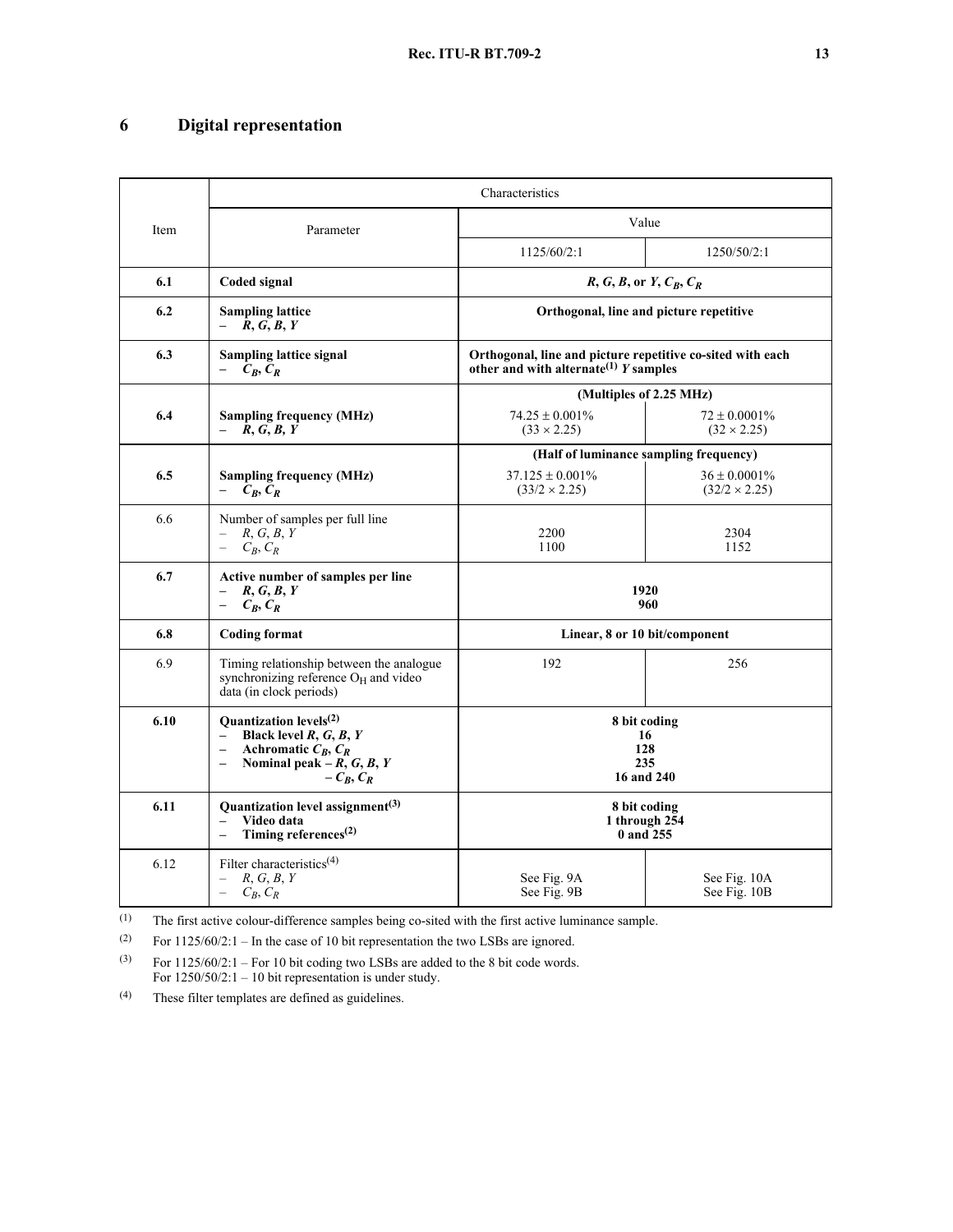



a) Template for insertion loss/frequency characteristic



c) Passband group-delay tolerance

*Note 1* – The lowest frequency value in b) and c) is 100 kHz (instead of 0 MHz).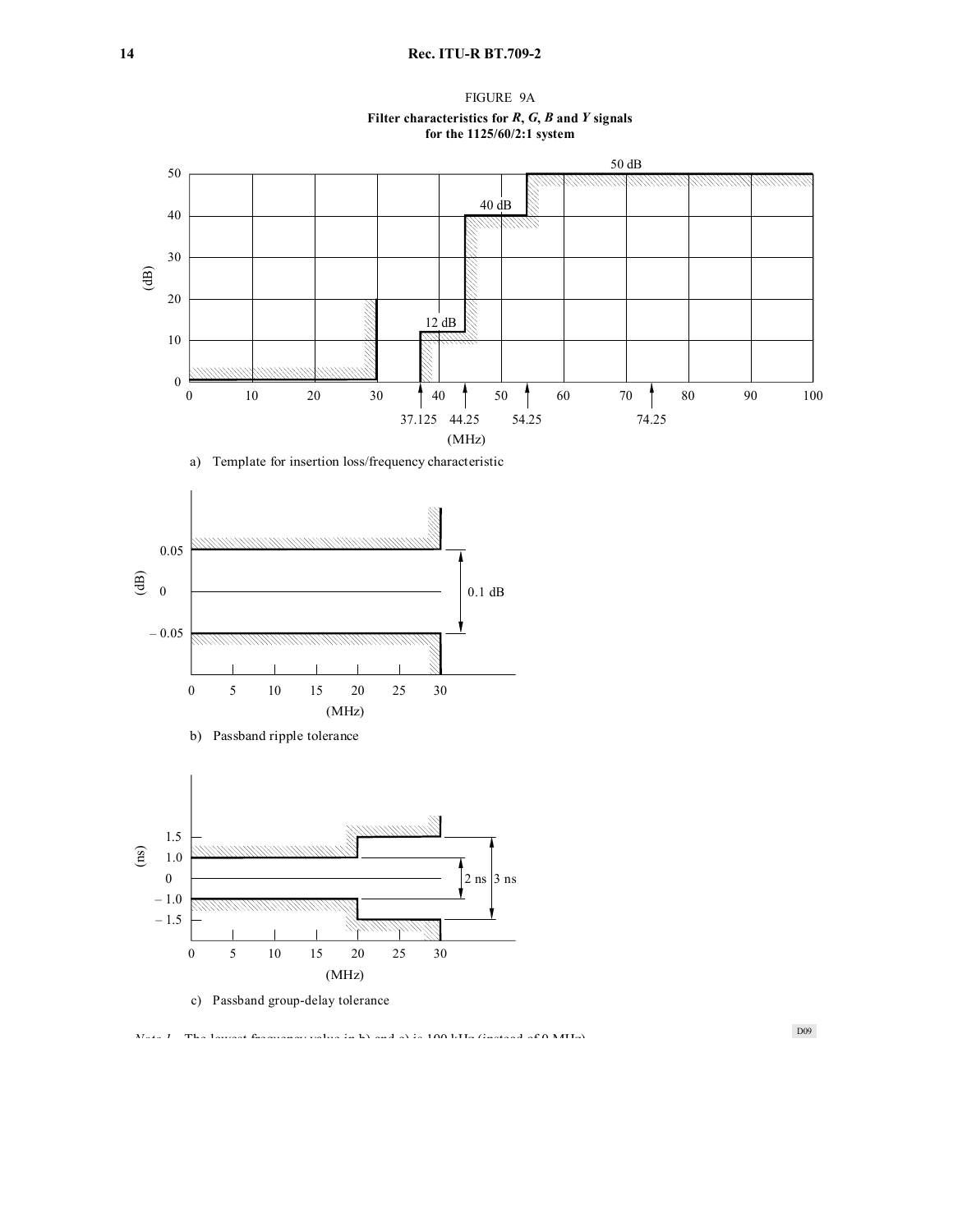# FIGURE 9B

**Filter** characteristics for  $C_R$  and  $C_R$  signals aracteristics for  $C_B$  and  $C_R$ <br>for the 1125/60/2:1 system



0.1 dB



0

 $-0.05$ 

*111111111111111* 

c) Passband group-delay tolerance

*Note 1* – The lowest frequency value in b) and c) is 100 kHz (instead of 0 MHz).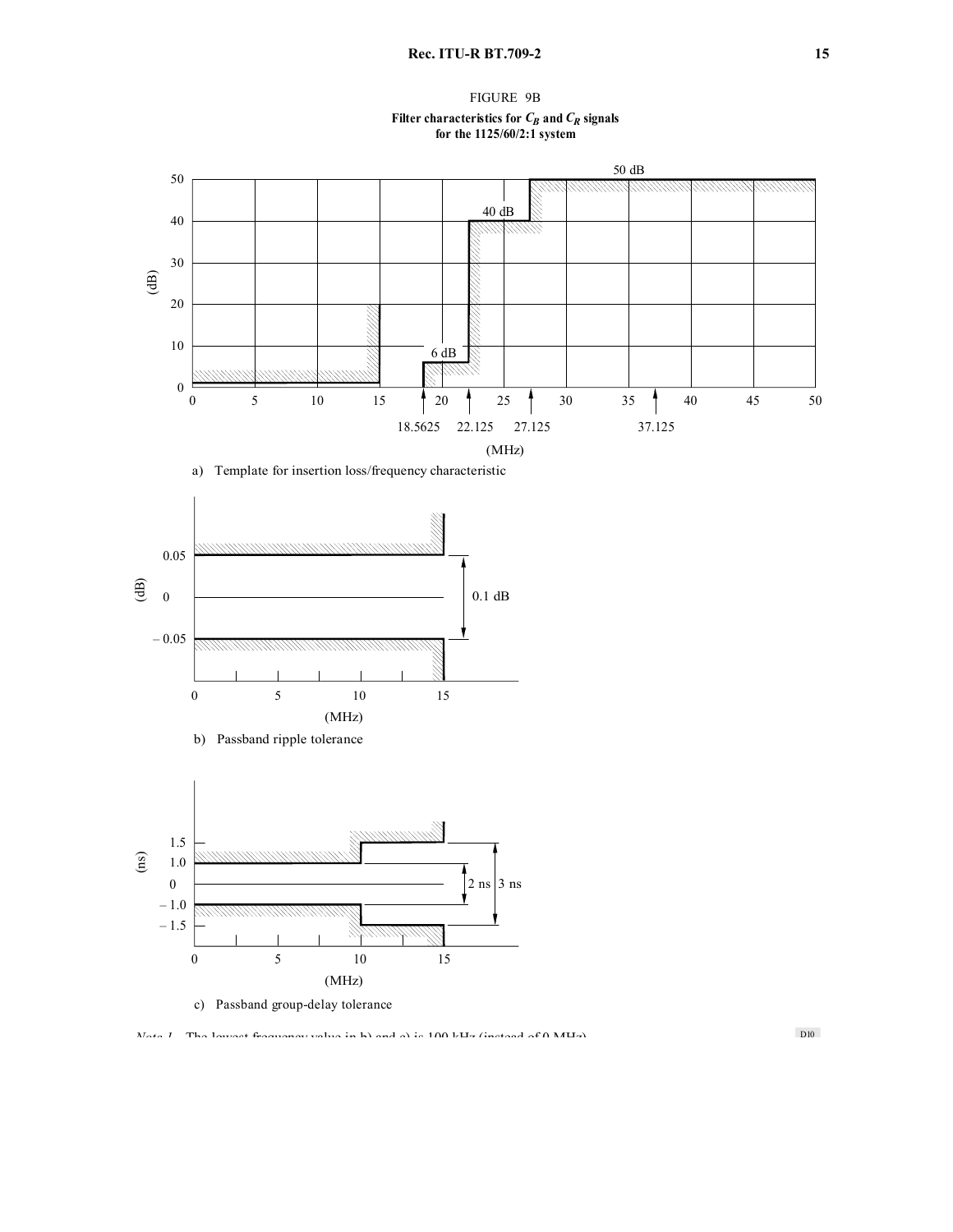

a) Template for insertion loss/frequency characteristic



b) Passband ripple tolerance



*Note 1* – In a digital implementation:

- the insertion loss should be at least 55 dB above 70 MHz (dashed-line template);
- the amplitude/frequency – characteristic (on linear scales) should be skewsymmetric about the nail amplitude point;
- the group delay distortion should be zero by design.

*Note 2* – Ripple and group delay are specified relative to their values at 5 kHz.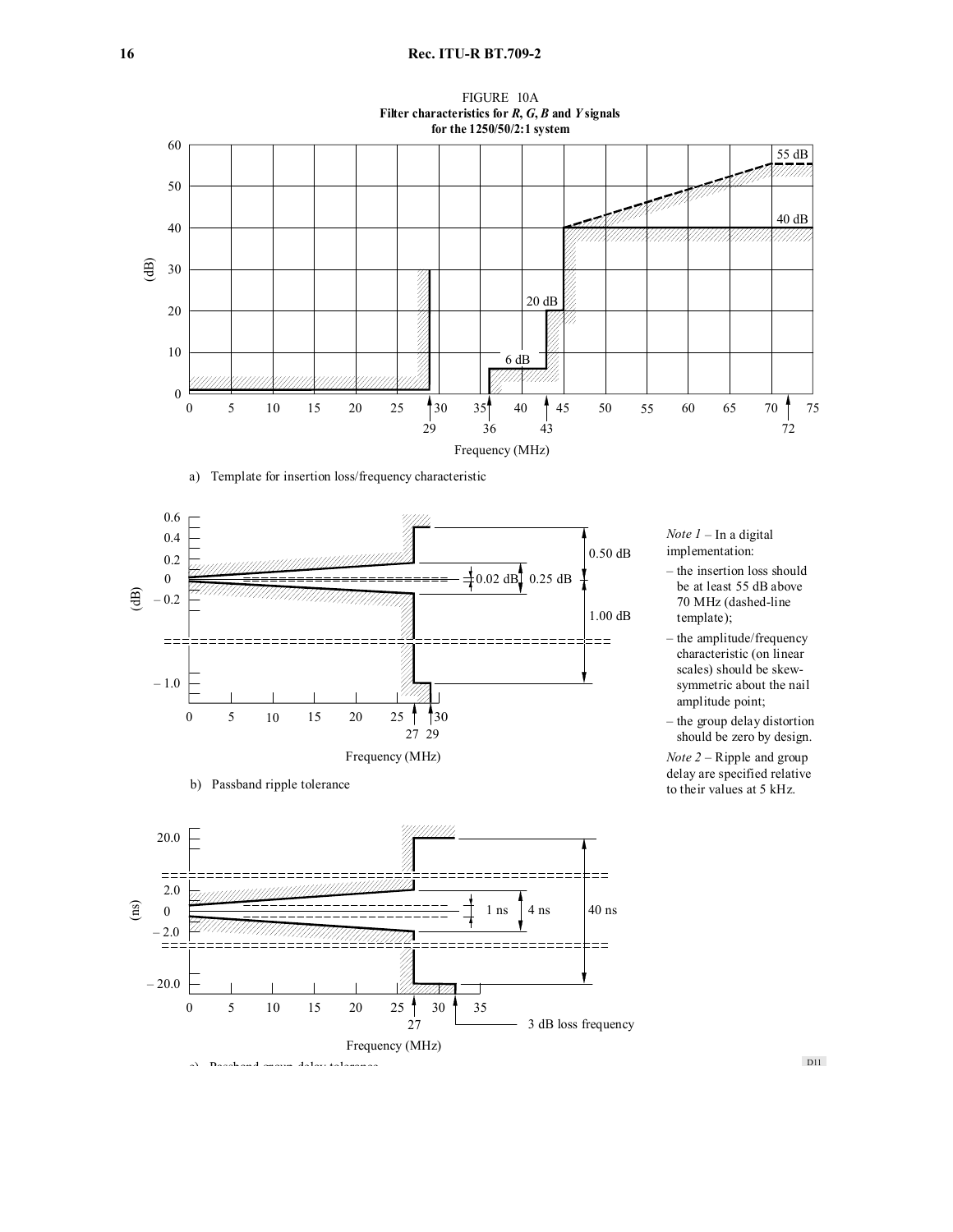FIGURE 10B **Filter characteristics** for  $C_R$  **and**  $C_R$  **signals** For the 1250/50/2:1 system



a) Template for insertion loss/frequency characteristic



b) Passband ripple tolerance



*Note 1* – In a digital implementation:

- the insertion loss should be – at least 55 dB above 35 MHz (dashed-line template);
- the amplitude/frequency – characteristic (on linear scales) should be skewsymmetric about the nail – amplitude point;
- the group delay distortion should be zero by design.

*Note 2* – Ripple and group delay are specified relative to their values at 5 kHz.